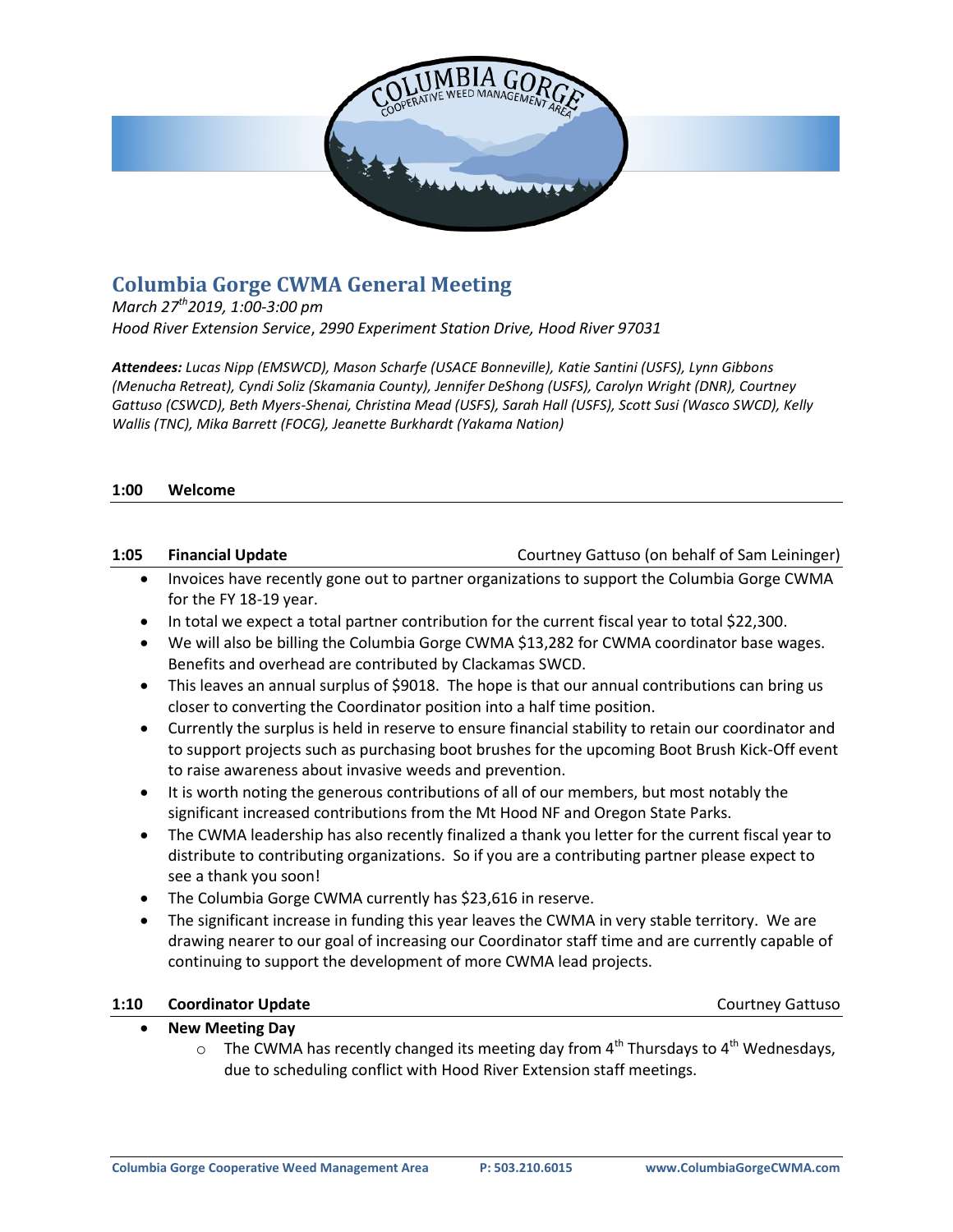- $\circ$  Thank you to everyone for participating in our Doodle Polls to narrow down a new meeting day!
- $\circ$  We have secured a back-up location at the Hood River Fire Department if we can't continue to meet at the Hood River Extension conference room.

### **Teleconference Option for Meetings**

- $\circ$  The Friends of the Columbia Gorge have been very gracious to let us try out their MeetingToGo teleconference account to see how remote attendees like calling in.
- o Thank you to Lucas Hunt for trying out the new system!
- $\circ$  This will be a temporary option at future meetings; the CWMA may look into getting a teleconference account if the group sees it as an asset.

### **1:15 <b>Education & Outreach Committee Update Mika Barrett & Courtney Gattuso**

- **Invasive Species and Exotic Pest Workshop**
	- $\circ$  We had about 100 attendees at ISEP on February 28<sup>th</sup>!
	- o Our speakers were very engaging and discussed a wide range of topics.
	- o All presentations are up on the website under the ISEP Event Page!
		- With the exception of Jennifer Andreas (Flowering Rush Distribution in Columbia River) – needs to add photo credits, hopefully to be added soon!
		- Courtney distributed a survey to the attendees and posted the survey on the website as well.

### **Boot Brush Kick-Off**

- o The CWMA purchased 1000 packable hoof pick/boot brushes from State Line Tack (equestrian wholesale company) and wiped out their entire stock!
- $\circ$  We had over 20 volunteers participate and left us great feedback from the event.
	- They handed out over 300 boot brushes, over 400 Worst Weeds of the Gorge booklets, and connected with over 1500 visitors over the weekend!
- $\circ$  Logistically, it is a difficult event to plan, but Emily, Courtney, Cyndi, Sara, and Mika were rockstars and made it happen!
	- **The CWMA has surplus hoof picks and will use the leftovers for next year's** event.
- o King County showed interest in adopting a "kick-off" event of their own and were eager to hear about our event!

### **Stop the Invasion**

- $\circ$  The event is happening next week on Thursday, April 4<sup>th</sup>!
- $\circ$  Courtney has been advertising the event through various listservs but we're hoping to have more attendees than the registered amount (currently 17 people).
- o We are offering LOTS of credits (WSDA, ODA, OLCB, ISA)
- o Agenda and details can be found on our website.
- **Field Day**
	- $\circ$  We bumped the event day forward from May 28<sup>th</sup> to May 29<sup>th</sup> to stay consistent with our new meeting day.
	- $\circ$  The group is interested in seeing the high intensity burn areas, but access is limited.
		- Might need to limit the number of cars for carpooling
	- o Registration and more details to be posted soon.

### **1:45 Partner Updates and Observations All All All All All All All All All All All All All All All All All All All All All All All All All All All All All All**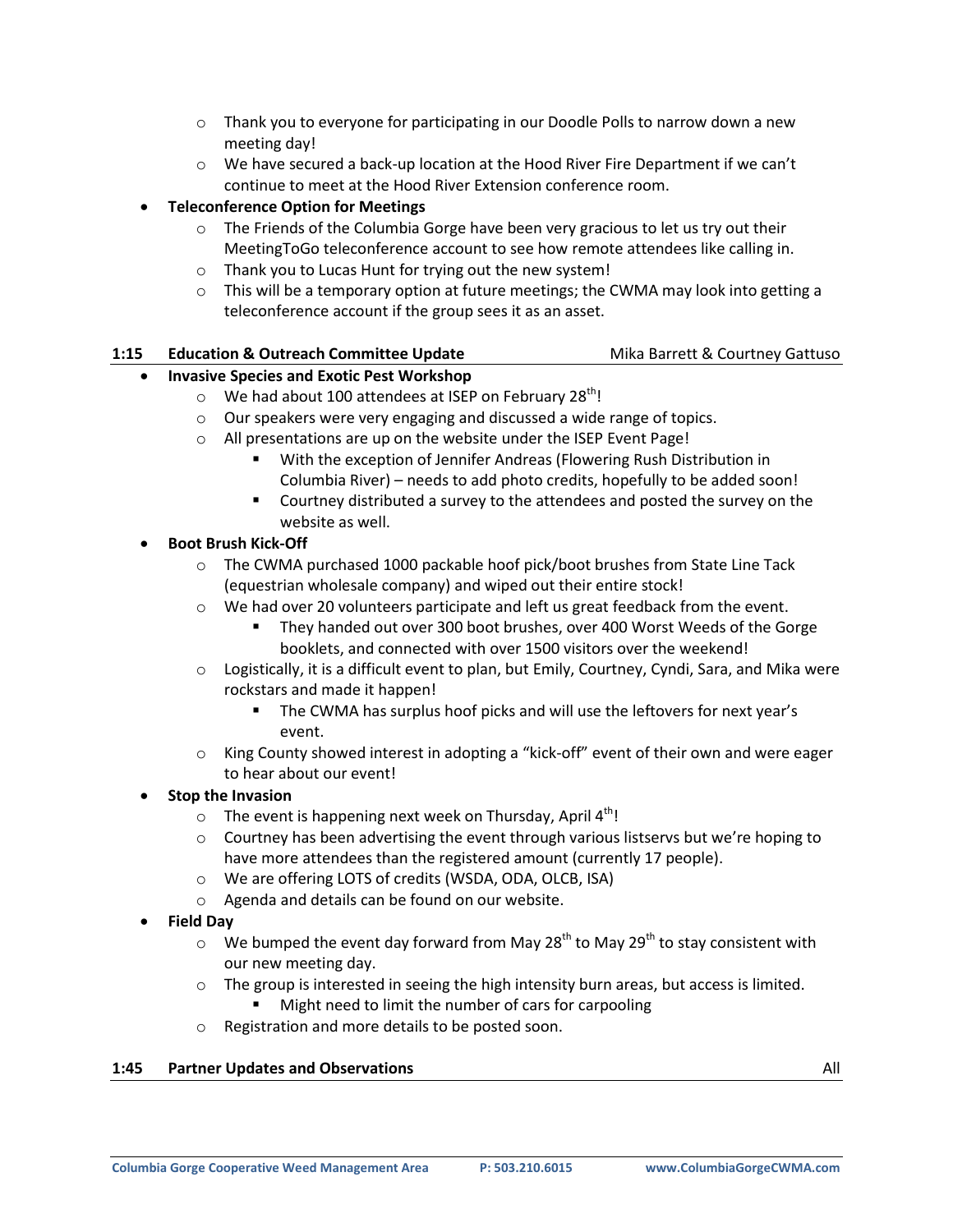- **Mika Barrett (Friends of the Columbia Gorge)**
	- o Seasonally late snow has pushed back planting and weed removal projects
	- o Just hosted 6 planting events with OPRD
	- o Last weekend was doing removal with USFS and volunteers
	- o Corbett area volunteers planted at a FOCG event
- **Beth Myers-Shenai (Oregon Department of Agriculture)**
	- o Attended OSWB Meeting in February
		- They updated their list and she will send it out tomorrow to Oregon Weeds listserv
		- Added Ventanata, Bohemian Knotweed, and split Dodder into 3 species
		- All ivy cultivars are quarantined now
	- o Fund a number of grants
		- **•** Over 1 million in grants
		- Grant awardee will be receiving data collection instructions soon
	- o ODA has put a temporary ban on Aminocyclopyrachlor
- **Carolyn Wright (DNR)**
	- o Just got back to work last week, been busy getting caught up!
	- **Jennifer DeShong (US Forest Service – GPNF)**
		- $\circ$  Carol Chandler (Program Manager) retiring on May 3<sup>rd</sup>
		- o Getting everything is place until replacement is hired

### **Jeanette Burkhardt (Yakama Nation)**

- o Mouth of White Salmon River
	- Planted last spring and seeded, seeds of monocots got washed away when Columbia River flooded
	- Lotus corniculatus (bird's foot trefoil) coming in, looking for treatment recommendations
	- Looking to get a boot brush installed since it is a restoration site, local cabin stewards are willing to maintain boot brush
- **Lynn Gibbons (Menucha Retreat)**
	- o Partnering with Chris and Jon (EMSWCD) to tackle garlic mustard; fall treatments tend to give false negative in the spring
	- o Worried about the ivy, had Mosaic treat ivy over many hours
		- **Mostly tree ivy, but also on the cliffs**
- **Scott Susi (Wasco SWCD)**
	- o Fire rehab for cool weather grass, snow has been delaying the project
	- o Lower Deschutes CWMA partnering with them to treat rush skeletonweed and scotch thistle
- **Kelly Wallis (The Nature Conservancy)**
	- o Boardman Area
		- Sent in rush skeletonweed work to local group; volunteers helped pull and even helped spray some
		- **Their local weed meeting helped them figure out that they have ventanata; will** be mapping this season and trying to get a hold on it
		- Wondering how much info the group has on medusahead? She needs some assistance on how to treat it in central Oregon
- **Katie Santini (USFS)**
	- o Volunteer parties coming up to hand pull weeds